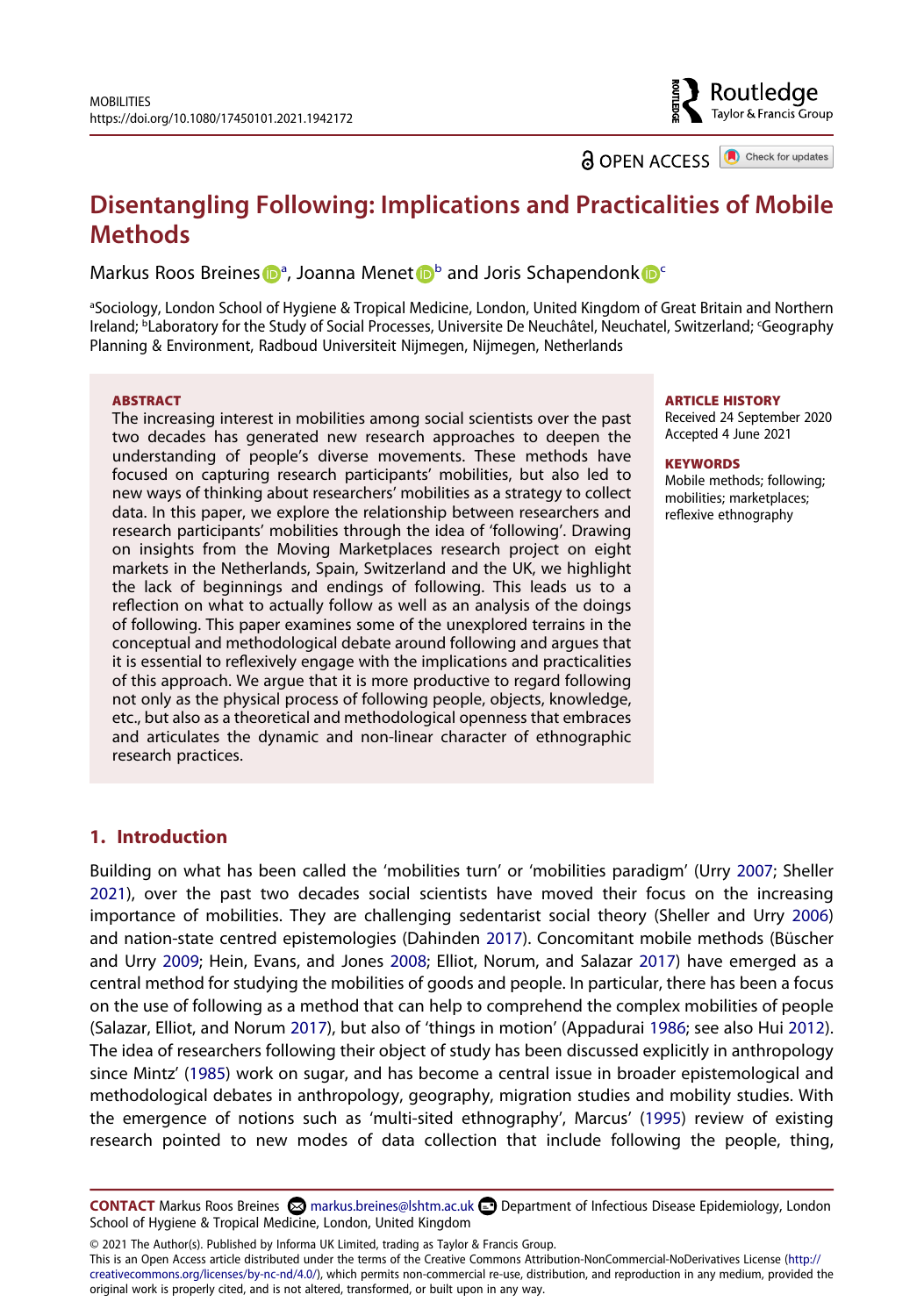metaphor, plot, biography and conflict. This influential work has inspired a large number of studies that have used the movements of researchers between locations to generate important insights into the complex chains, networks, industries and legal frameworks that enable or hinder the mobilities of people and objects.

<span id="page-1-8"></span><span id="page-1-5"></span><span id="page-1-4"></span>Over the past few decades, the forms of following have changed as the emphasis on migration and mobilities experiences and the production of power relations behind mobile and immobile subjects (Spinney [2011;](#page-12-5) Schapendonk [2020](#page-11-6)) has increased. Following is applied in a wide range of studies from a focus on cycling (Spinney [2011](#page-12-5)), car driving (Harada and Waitt [2013\)](#page-11-7) and students' everyday mobilities (Holton and Finn [2018\)](#page-11-8) to a focus on circulation as an alternative to sedentary migration (Schmoll [2005](#page-12-6); Tarrius [1993\)](#page-13-1), pastoralist mobilities (Pas Schrijver [2019](#page-12-7)), itinerant mining (Bolay [2017](#page-11-9)), salsa dancers' entangled mobilities (Menet [2020](#page-12-8)), transnational mobilities (Choplin and Lombard [2010;](#page-11-10) Schapendonk [2020\)](#page-11-6) and refugee trajectories (Janssens [2019](#page-11-11); Wissink [2019\)](#page-13-2). These and other studies have provided important insights as they engage with research participants in different contexts and develop deep understandings of their mobility practices.

<span id="page-1-3"></span><span id="page-1-2"></span><span id="page-1-1"></span>Following is most commonly used to describe research conducted in more than one location, suggesting that the mobilities dimension is incorporated into the relationship between the researcher and the researched (people or objects). This arguably generates more composite understandings of people as they traverse different social landscapes. For example, walking with informants qualitatively transforms the conversations and interviews (Evans and Jones [2011\)](#page-11-12). Following, thus, can enable a recognition not only of participants' movements but also of how their practices vary across different socio-political spaces. Hui ([2012](#page-11-5)) demonstrates that following of things inevitably shifts between mobility and immobility and that these temporal flows interact with each other. Following affords opportunities to engage *with* mobilities. In the literature that draws on following as a research practice, there is, however, a significant variation in the description of what following actually is (Spinney [2011;](#page-12-5) Janssens [2019](#page-11-11)). In line with this, new methodological questions have been raised about the position and imperatives of mobile methods (see also Merriman [2014\)](#page-12-9).

<span id="page-1-7"></span><span id="page-1-6"></span><span id="page-1-0"></span>Because the methodological sections in academic articles provide limited space for discussion, the description of the practices of mobile methods are often restricted to general outlines of principles and approaches. Consequently, the practicalities and *doings* of these methods remain underexplored. Hence, we use this paper to reflexively engage with some questions that emerged through our research practice of following mobilities. We do not only intend to make visible what mostly remains hidden in academic writings, such as the underlying uncertainties, the discussions and disagreements between research group members, the analytical challenges involved (see also Aparna, Schapendonk, and Merlin Escorza [2020\)](#page-11-13), but we actually use our reflections on the practicalities of following to address the analytical implications of this research practice. These explorations and reflections emerged from the Moving Marketplaces project. This is a collaborative effort to study the role of traders in producing public spaces (see also Watson [2009](#page-13-3)) and the following of their mobilities started from eight rural and urban markets in the Netherlands, Spain, Switzerland, and the UK. It is important to stress that markets bring together a wide range of mobilities, including those of customers, money, digital connections, vehicles, information and products from and going to different parts of the world. This research, however, was from the start primarily interested in the role of market traders in this complex system of mobilities. In so doing, we focused on human mobilities as 'active corporeal engagements' with the sensed world (Sheller [2021](#page-12-0), p. 30) and asked how traders navigate, and simultaneously coproduce, marketplaces through their mobilities.

<span id="page-1-9"></span>Through an exploration of how researchers' and traders' mobilities converge and diverge, and how research participants' mobilities are constitutive of researchers' mobilities (and the other way around), this paper unpacks some of the struggles we faced during our research project. Below, we discuss how the following of people led us to re-consider the unit of analysis and how we attuned our research practices to the mobilities we observed. In engaging with the challenges that we faced during fieldwork, we outline how we modified our strategy and approach over time. These reflections, in the end, help us to scrutinize the ontological underpinnings of the relationship between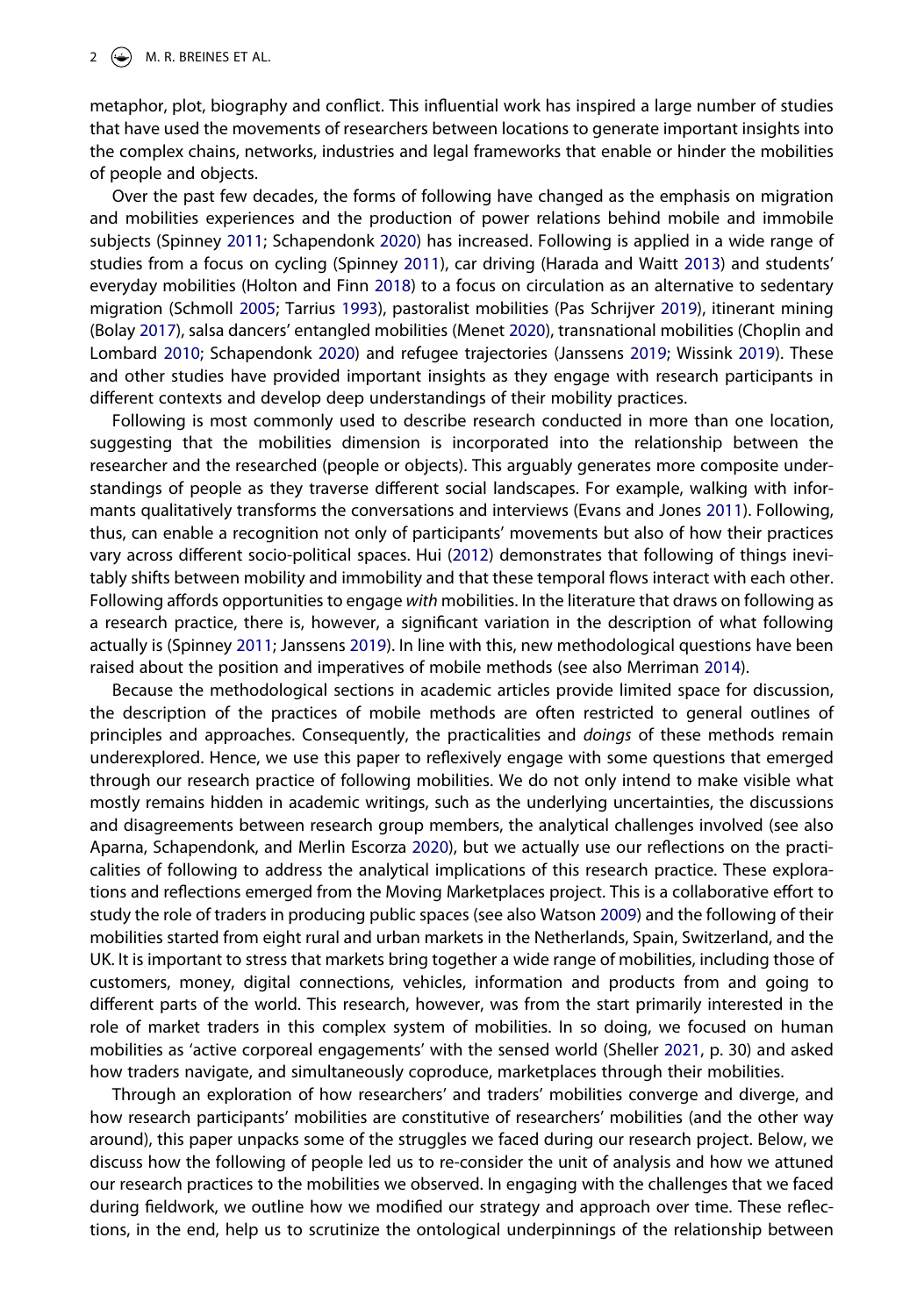place and mobilities as well as to critically discuss the presumed divide between 'mobile methods' and 'conventional methods' (Merriman [2014](#page-12-9)). We use mobilities as a lens to the 'world' while also seeing mobilities as an empirical phenomenon to be studied. We rely in particular on the anthropological work of Tim Ingold [\(2007,](#page-11-14) [2011](#page-11-15)) to articulate the continuity of our research practices *across*  places and to disentangle following. Our exploration of following in this paper demonstrates its importance as a tool for collecting empirical insights, but also that it can help us reflect on related issues such as multi-sited research, the entanglement of mobilities-immobilities and the co-construction of knowledge between researchers and research participants.

# **2. Situating following**

<span id="page-2-2"></span><span id="page-2-1"></span>The discussions about following people and things are closely interconnected to debates about 'the field'. Anthropologists have fundamentally re-thought the notion of the field in a deterritorialized world (Appadurai, [1990](#page-11-16); Gupta and Ferguson [1997\)](#page-11-17), which has moved away from the notion of bounded fields by deconstructing ideas of 'local cultures' and 'fixed communities' and shifted the emphasis from *roots* to *routes* (Clifford [1997](#page-11-18)). Marcus' notion of following the research object is strongly related to ethnographic research moving 'out from the single sites and local situations of conventional ethnographic research designs' [\(1995,](#page-12-4) 96) in order to better understand the circulation of cultural meanings within the context of the 'world system of capitalist political economy' (Marcus [1995,](#page-12-4) 96). There are many similarities between Marcus' multi-sited strategies' strategies and contemporary debates about mobile methods (Büscher and Urry [2009](#page-11-1)). However, one fundamental difference is that mobile methods do not necessarily share Marcus' aim of capturing the impacts of the world system, but rather seek to understand people's connections between places. One anthropological theorist that has moved away from multi-sitedness, but still focuses on mobilities is Tim Ingold ([2007](#page-11-14), [2011\)](#page-11-15). He frames human beings as wayfarers that do not so much live their lives *in*  places, but through, around, to and from them (Ingold [2011,](#page-11-15) 148) or in other words; humans live their lives as paths (Mazzullo and Ingold [2008](#page-12-10)).

<span id="page-2-8"></span><span id="page-2-6"></span><span id="page-2-5"></span><span id="page-2-4"></span><span id="page-2-0"></span>Alongside the anthropological discussion of the field, the relational turn in Geography (Massey [1991,](#page-12-11) [2005\)](#page-12-12) and the transnational turn in migration studies (Glick Schiller, Basch and Szanton Blanc [1995\)](#page-12-13) have provided important insights into the spatialities of research. In similar ways as the notion of the unbound field in anthropology, the former breaks with a traditional geographical divide of the local as the intimate/near/the embodied versus the global as the abstract/far-away/virtual (Amin [2004\)](#page-10-0). As a result, spatio-temporal trajectories (coming from afar) are believed to produce and shape places (Massey [2005](#page-12-12)). In these terms, places, as put forward by Ingold [\(2007,](#page-11-14) [2011\)](#page-11-15), only exist along paths of movements. With this ontological shift to relational geography – and further fueled by a wider debate on globalization – geographers started to follow, among others, social movements (Hendrikx [2014](#page-11-19)) and recycling processes (Lepawsky and Mather [2011\)](#page-11-20). Concurrently, the transnational turn in migration studies has sensitized the field for the multi-local engagements of migrants. This led to a mushrooming of multi-sited research projects through which financial transactions (Smith [2007](#page-12-14)), transnational care systems (Serra Mingot and Mazzucato [2018\)](#page-12-15), and other practices, are traced. Still, the transnational dynamics are often captured from only two places; the country of origin and the country of destination. Such approaches leave much of the mobilities to, from and across places out of the picture (Schapendonk and Steel [2014](#page-12-16)).

<span id="page-2-10"></span><span id="page-2-9"></span><span id="page-2-7"></span><span id="page-2-3"></span>The mobilities turn builds strongly on these anthropological and geographical shifts and has urged researchers to move beyond bounded notions of society (Urry [2000;](#page-13-4) Sheller and Urry [2006\)](#page-12-1). With the focus on mobility processes, there has been more attention to the practices as mobilities are unfolding (Büscher and Urry [2009;](#page-11-1) Hein, Evans, and Jones [2008](#page-11-2)). In this sense, mobile methods are 'on the move': First, researchers are indeed travelling with their research objects, and second; this facilitates being 'tuned into the social organization of move' (Büscher and Urry [2009](#page-11-1), 103). The emphasis on movement, Büscher and Urry ([2009](#page-11-1), 104) argue, 'makes it less interesting to find and define underlying grammars, orders, rules or structures' and requires instead fieldwork that is more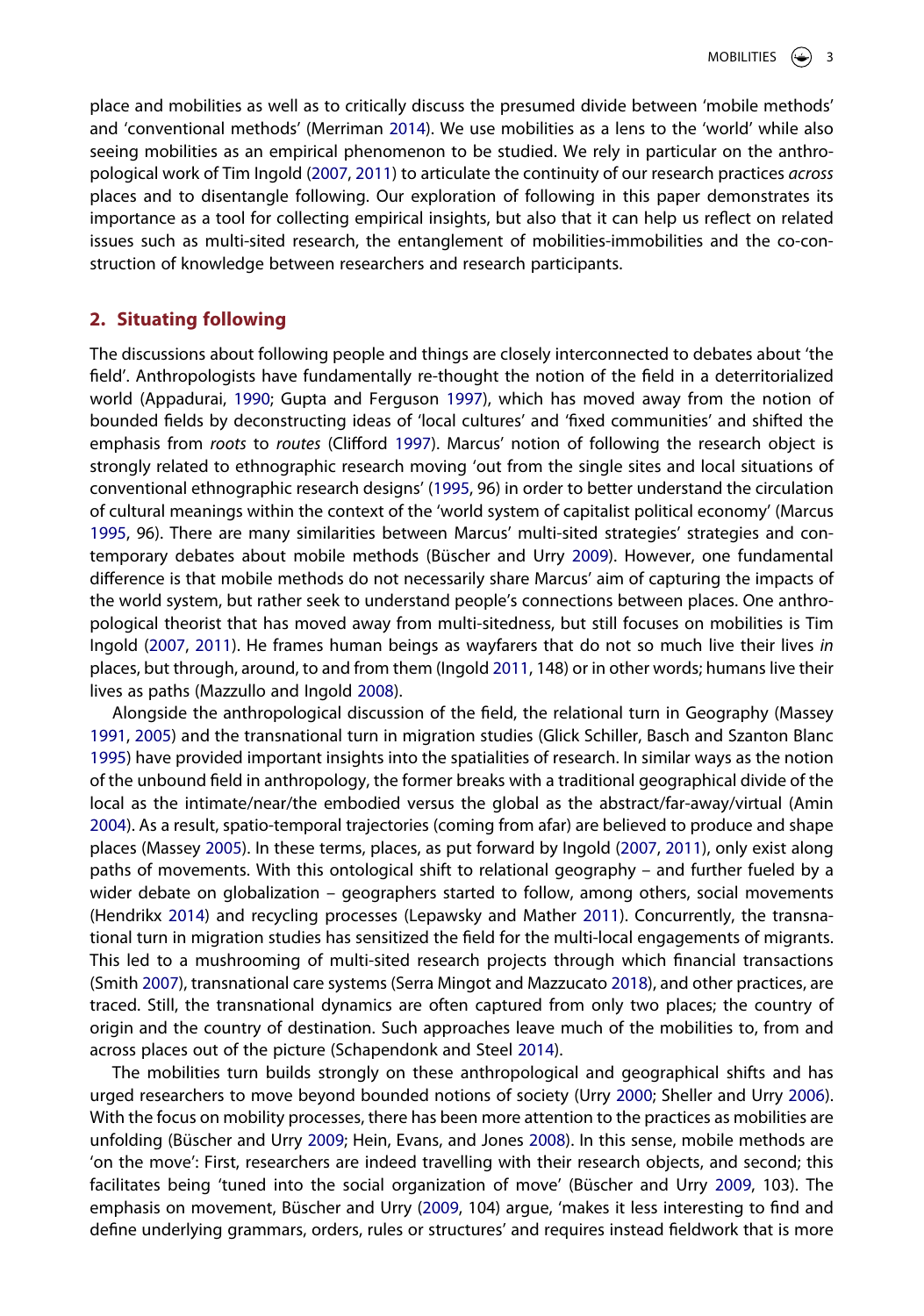<span id="page-3-7"></span><span id="page-3-5"></span>mobile and fluid (Schmoll and Semi [2013](#page-12-17)). While these conceptual arguments and methodological refinements have contributed to push the agenda of 'following' forward, the use of 'mobile methods' and related terms introduces a 'mobility bias', as it seems to suggest that other methods are not mobile. However, mobile methods are 'practically and epistemologically linked with mobility' (Novoa [2015,](#page-12-18) 100). A position that uses mobility as an analytical perspective means that there is a certain degree of mobility involved in many method.

The agendas of multi-sited approaches and mobile methods share a common ground when it comes to following but are at the same time different. A 'Marcusian' (Marcus, [1995\)](#page-12-4) multi-sited approach is in its essence a study to understand how Location/People A relates to Location/People B and C (and possibly more) as if they form a world system, where the researcher travels (physically and/or analytically) between a number of sites that are part of that system. The notion of following in mobile methods can lead to the conceptualization of underlying or overlying structures such as a transnational community but following things and people does not necessarily mean a focus on circulation between specific sites. The focus can also be on travelling with people to known and unknown places, highlighting that following is not *multi*-local, but rather *trans*local as mobility (of people and objects) is followed to, from, and across places (Schapendonk [2011](#page-12-19)).

<span id="page-3-6"></span><span id="page-3-1"></span><span id="page-3-0"></span>However, studies that use following as a method also discuss its limits, not least in practical terms (Hage [2005](#page-11-21); Hannerz [2003](#page-11-22)). Criticizing the use of the notion of multi-sited field, Hage [\(2005,](#page-11-21) 465) reminds us of the physical limits when flying to several different places: 'The body of the anthropologist, even a post-modern one, simply cannot cope with such fast and intensive travelling for a very lengthy period of time'. Beside the financial costs of it, mobile methods necessitate a large amount of coordination and flexibility on the side of the researcher (Lipphardt [2015](#page-12-20)). There are also social dimensions of conducting mobile methods that need to be taken into consideration. In her study with Somali migrants, Moret [\(2015\)](#page-12-21) abandoned the initial idea of using mobile methods because of her personal situation which made it impossible to follow her respondents' unpredictable movements and irregular activities while on the move. Instead, she conducted interviews in four stages, during which she met research participants several times, thus allowing her to come back and discuss changes that had occurred at different points of their journeys and in their lives (Moret [2015\)](#page-12-21).

<span id="page-3-4"></span><span id="page-3-3"></span>To address a further challenge of multi-sited research, its assumed lack of depth of contextual information about each site, Mazzucato ([2009](#page-12-22)) suggests a simultaneous research design where researchers simultaneously follow migrants' transnational networks from the main locations of the network. Another approach is Janssens' ([2019](#page-11-11)) study of mobility in Central Africa where she frames the 'doings' of following the mobility of her informants less in terms of common ethnographic and participatory approaches. She embraced a 'nomadic mind' in which contingency and serendipity are not feared and omitted, but rather embraced and valued (Janssens [2019,](#page-11-11) 105–6), but argues that it is the *analytical* approach to the methods that makes it mobility-minded. This example indicates that methods of following are accompanied with a sense of stillness and this is in line with our discussion below, in which we outline how the following of mobilities and in-place observations clearly blended into each other. While there is extensive theorisation of mobile methods, there is still a lack of indepth description and reflection on the practicalities of following. To emphasize the value and limitations of following, we now turn to the social, practical and conceptual challenges that derived from the practice of following traders in our research project.

# **3. Searching for the unit of analysis**

<span id="page-3-2"></span>Based on the insight that markets are inherently local and translocal spaces (Low [2014](#page-12-23)), a key interest of the Moving Marketplaces project was to better understand traders' mobility practices. These mobilities turned out to vary significantly between the countries under study as well as within countries. Some traders move between markets on a daily basis, whereas others trade only on one market several days a week. Each country team started by choosing two markets to focus on, and then gradually consider other locations by following traders to other locations. Once focusing on the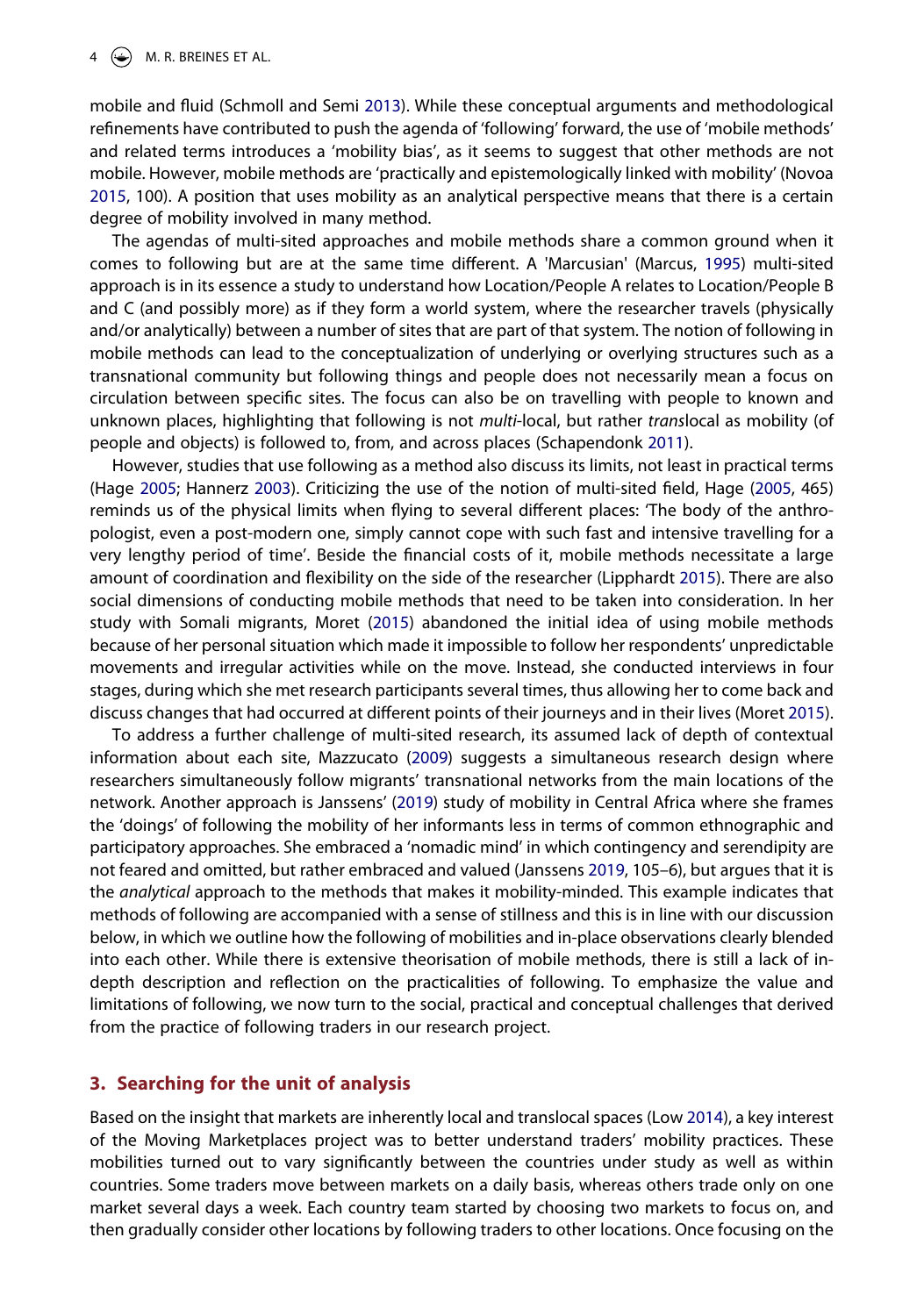<span id="page-4-3"></span>mobilities of the traders, we became aware of the multitude of mobilities involved. Cresswell ([2010](#page-11-23), 17) breaks mobility into six related parts of 'motive force, velocity, rhythm, route, experience, and friction', and we observed similar rhythms, paces, temporalities and spatialities of traders' mobilities. Their mobilities were not restricted to movements between different markets, but also included mobilities for other market-related purposes such as buying products to sell and meeting other market traders in cafés.

<span id="page-4-2"></span>It was clearly impossible to follow all of the diverse forms of mobilities involved in market trading. The diversity of mobilities made us regularly return to the question of *what* we actually follow in attempts to articulate the boundaries of our unit of analysis. This has proven to be a particularly valuable collective exercise since the following is applied to all kinds of unit of analysis – from world systems (Marcus [1995\)](#page-12-4), mobile subjects like 'the expat' (Cranston [2017\)](#page-11-24), economic production processes (Lepawsky and Mather [2011\)](#page-11-20) and individual mobility trajectories (Schapendonk [2020\)](#page-11-6). Moreover, following is stressed in both research with actor-centred approaches (following the actor) as well as research that start from practice approaches that include materiality, competences and meanings (Shove, Pantzar, and Watson [2012](#page-12-24)).

In this research, we started from a human-centred interpretation of mobilities and followed the mobilities of traders. Yet, this seemingly specific focus still left us with two fundamental issues. First, the following of people gave us very limited indication of what we actually follow. We could potentially follow the traders' mobilities from their homes to the market or their scattered mobilities across different markets to get a sense of their weekly rhythms. However, it would also be possible to follow their mobilities to the wholesale markets as well as their mobilities within markets, to social places such as pubs and sports events, and to second jobs in some cases. It would even be possible to follow traders who travel to other countries to buy goods. In this struggle of demarcation, some of the researchers involved in our project stressed that we were focusing on translocal mobilities between markets and within countries. Others argued that there is no ontological justification for separating translocal mobilities from transnational mobilities. All these concerns relate to the question of when and where to stop following – analytically *and* empirically.

<span id="page-4-4"></span>The second fundamental issue related to the distinction between following people and following practices. A shared feeling among the researchers was that the following of traders had its downsides as it would create limited insights into the project's broader focus on markets as public spaces. To explore the production of public space fully, it would be interesting to widen our scope and follow also the materiality (products, stands, etc.) competences and meanings involved, as Shove, Pantzar, and Watson [\(2012\)](#page-12-24) suggest. Yet, this would create even more practical barriers of what to follow and where to. It is important to note that these dilemmas did not emerge in the stage of the formulation of research questions or as a theoretical choice based on a literature review. After all, the entire project started from a rather clear-cut definition of human-centred mobilities, that was outlined and justified in the original proposal. These dilemmas actually emerged *during* the process of following of traders. To put it differently, the idea of following as part of our methodology implicated that we had to re-consider how we approached and defined our unit of analysis during fieldwork (for a similar case see Boas *et al.* [2020\)](#page-11-25).

<span id="page-4-5"></span><span id="page-4-1"></span><span id="page-4-0"></span>Through following traders' mobilities we thus observed the skills and competences involved, the rules, regulations and habits attached to their mobility practices and the importance of materiality in the form of vehicles, carriers, stands, signposts, boxes, cash, notebooks, and so on. By following the mobilities of actors, we noticed how their mobilities were enmeshed in, and relied on, other nonhuman mobilities (Adey [2010\)](#page-10-1). We approached trader's mobilities as unbound in terms of its national or transnational outreach – preventing us from falling into methodological nationalism (Wimmer and Glick Schiller [2002\)](#page-13-5). However, this did not resolve the challenge of where to go and when to stop when conducting following. In the end, following came with a lot of pragmatism and was often the outcome of a negotiation between the researcher and the trader: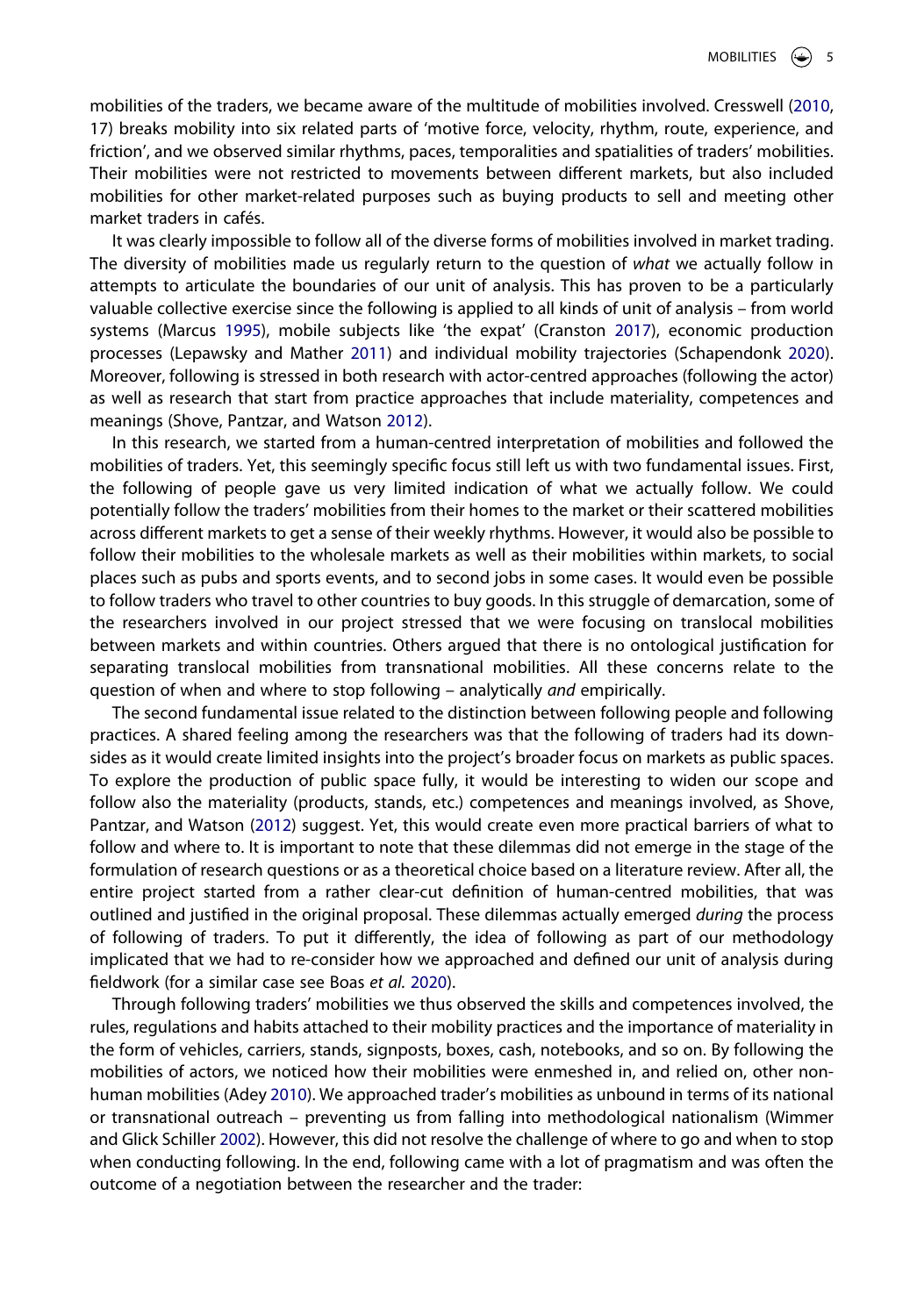I first met the jewellery sellers on a cold autumn morning while they were putting up their stall. There were only a few customers around and as I was standing on the side of their stall, we soon engaged in a long chat. They told me that they visited different markets every day, several days of the week and drove around the whole country [Switzerland] to sell the jewellery they had designed and made of silver and gemstones from Nepal. Whenever a potential customer approached, I stepped aside and walked around the market before coming back again later. At the end of the day, they gave me their business card and we agreed that I would meet them at another market soon. Over the following weeks we exchanged several emails, but when I suggested to go to one of the monthly-held markets on their list, they invited me to rather come to another market. They insisted that this was "a good market for your research" because they would have a larger space and offer not only jewellery but also singing bowls, and that this would allow me to see different kinds of customers. Furthermore, the larger stall would allow for the three of us to stand behind the counter, which was not possible in the smaller one. Accepting their suggestion, I went to the market on the day and time they had suggested. When I arrived, there was only one of them present, while the other was dealing with some difficulties with their car. Before the second trader came back, I helped out for several hours as my presence made it easier for the trader. During this time, I gradually got to know about their annual travels to India and Nepal necessary to buy the products and the different international and national legal frameworks that regulate traders' mobility practices. They had already been busy since the early morning and would have to be in the market for another five hours before they were allowed to bring their car into the street and start removing their goods and their stall.<sup>1</sup>

Beyond travelling together, following involved meeting specific traders in other markets. In such cases, following people became a rather immobile practice as we were most of the time standing in front of, next to or behind the stalls to chat, observe or participate in selling products or constructing and deconstructing stalls. In other words, while following seems to be about capturing mobilities in its continuous conduct, it would be misleading to relate following to a practice that is only dynamic and on the move. As most mobility scholars would agree, there is a lot of stillness in mobility, and these moments are central in creating insights into the mobilities that have taken place in the past, are occurring elsewhere as a result of traders' practices or other forms of mobilities that may not be visible.

In addition to the im/mobility dynamics, the above example raises the question of what we follow in the spatial-temporal sense. Some forms of traders' mobilities involve longer distances and may take more time than others, which illustrates the variety of traders' mobilities. The researcher's mobilities that is central to the following approach is co-constructed with the research participants. While the researcher in this case initiated the movement by suggesting moving with the traders, the rhythm and direction of her mobilities were shaped by the traders, which led her to the place that they thought was most representative of their work. Thus, what we followed was not people or objects, but the entanglement of multiple forms of mobilities that were co-constructed by the research participants as well as the researchers.

The interspersed mobilities meant that following was not only related to physically being with traders. Between meetings with traders in person, we kept contact through email and phone, a way of following that has been highlighted in other studies (Janssens [2019;](#page-11-11) Wissink [2019](#page-13-2); Schapendonk [2020\)](#page-11-6). The shift between being in the same location as traders and following them in other ways illustrates that following has a spatial and a temporal dimension, but also that identifying the unit of analysis requires a careful reflection upon the processes surrounding following. However, the character of following as well as the spatio-temporal stretches of what we are following appeared to be a negotiated and co-constructed outcome as well. We now turn to a further exploration of the practical side of following.

# **4. The doings of following**

The notion of 'following' is often used broadly and with little clarification of the practicalities and wider implications of such an approach. Sheller and Urry ([2006](#page-12-1), 217) have pointed out that there

<span id="page-5-0"></span><sup>1</sup> These field notes were taken during our fieldwork, but have been developed further during the writing of this paper to clarify how they relate to our understanding of following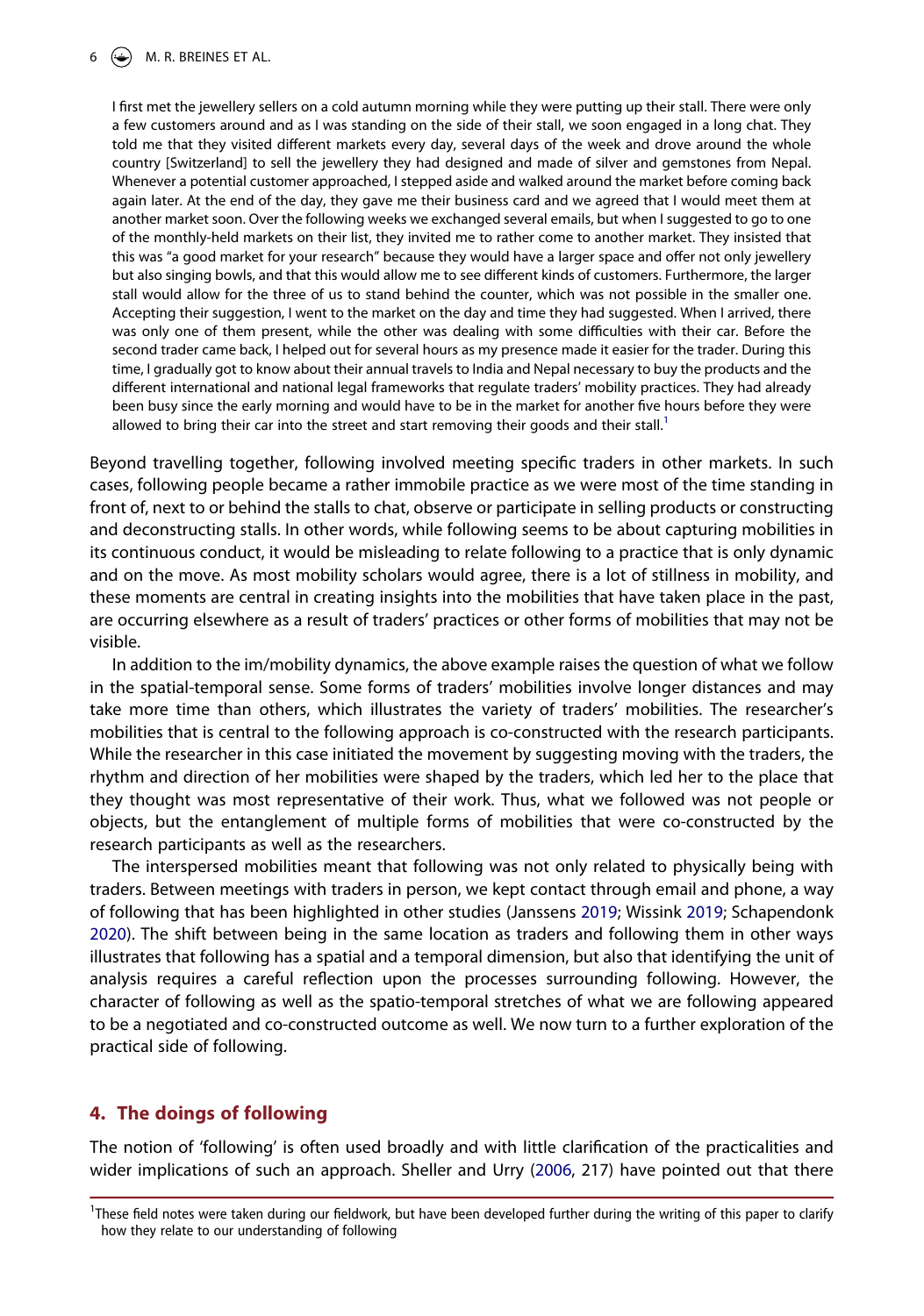have been calls by proponents of the 'mobilities paradigm' for novel research methods that are concomitantly 'on the move' and 'simulate intermittent mobility'. More recently, Merriman ([2014](#page-12-9), 183) has made a plea for scholars to avoid using mobile methods to represent elusive practices of over-animated mobile subjects and objects, but rather use them as 'a means to experiment and move with' without assuming that 'traditional' methods are insufficient. While methodologies always need to be adapted to research contexts, the lack of clarity of *what* following actually entails was exacerbated in the Moving Marketplaces project as the 'doings' of following appeared to be difficult to align between different researchers across the four countries. This difficulty points to the importance of specifying what following means in terms of its objects and limitations (see previous section), but also to reflect on *how* it can be used.

<span id="page-6-0"></span>The researchers adopted a strategy of learning parts of the traders' daily activities through embodied involvement. While this allowed us to access-specific skills and practical knowledge (an argument dance ethnographers have put forward, see e.g. Sklar [\(2000\)](#page-12-25), we also made use of ethnographical observations and interviews to access traders' representations of their own experiences and mobility practices. It became evident to us that following seldom comes alone but that it needs to be accompanied with other methods. In practical terms, following thus not only meant moving along or staying put behind the stall with traders but also mobilising other and equally important research methods such as participant observation and informal interviews.

## *Following beyond marketplaces*

By following traders beyond the markets where they were selling their products, we came to see different aspects of the processes through which traders' mobilities shaped the markets. In the UK, the researcher went with one of the traders to a wholesale market where the trader gets his fruit and vegetables every morning:

I had agreed with Tom to arrive at 2.30am at the entrance to the wholesale market. By chance, he pulled up at the exact same moment as I arrived and waved at me from his red little truck and pointed for me to follow him. He pulled over and told me to get in and took us to his usual spot by one of the entrances to the building. Inside, there was a lot of activity despite it being in the middle of the night. We walked over to the company where he always goes first as he explained to me that he has worked with this company for 40 years. Tom introduced me to several of the staff, but also told them that he had been to see a common friend has in a care home who gets woken up early in the morning, taken to the bathroom and then to physio before he spends the rest of the day in a wheelchair. While he was sharing the news about their friend's deteriorating health, he was checking out their products and placing orders. We smelled the asparagus and put our nails into the bottom of them to assess the freshness and how long it will last. Tom looked at the broccoli and pointed out that it was a good sign that there was still ice because it means that is has been transported quickly from Spain to the UK. He also had a quick look at the bottom of the broccolis to make sure they were not brown. In another part of the same store, he took a bite of two pomegranates, but said that they were not good because they were a bit bruised and did not have the right flavour. We moved on to other stores to look for other products, and Tom combined his purchase with conversations with the many traders he had worked with for many years. Having visited about 20 stores across the hall and checked out various fruits and vegetables, John, a man working for Tom, showed up. He transports the goods to the market and Tom suggested I could go with John. Getting into the truck around 5am was welcome relief from the biting December cold. In three trips we transported the goods from the wholesale market to the market where other employees were setting up the stall, and around 6.30am we joined Tom and five of his friends for breakfast in a café. Tom had been having breakfast with some of them daily for decades, and they talked about their businesses, the bad weather and good quality pineapple, and joked and laughed, as they had their tea and bacon sandwiches. After this little break, we drove back to the market and joined the people working for Tom in setting up his stall and get the products ready for customers. While still preparing for the day, the first customers started arriving around 8am.

In this case, there was about five and a half hours of work taking place before the first customer could buy something at the market, and most of this work had taken place in a different location. This work behind the scenes could not have been understood without following the trader beyond the market. Following traders into contexts outside of the market provided us with new insights into the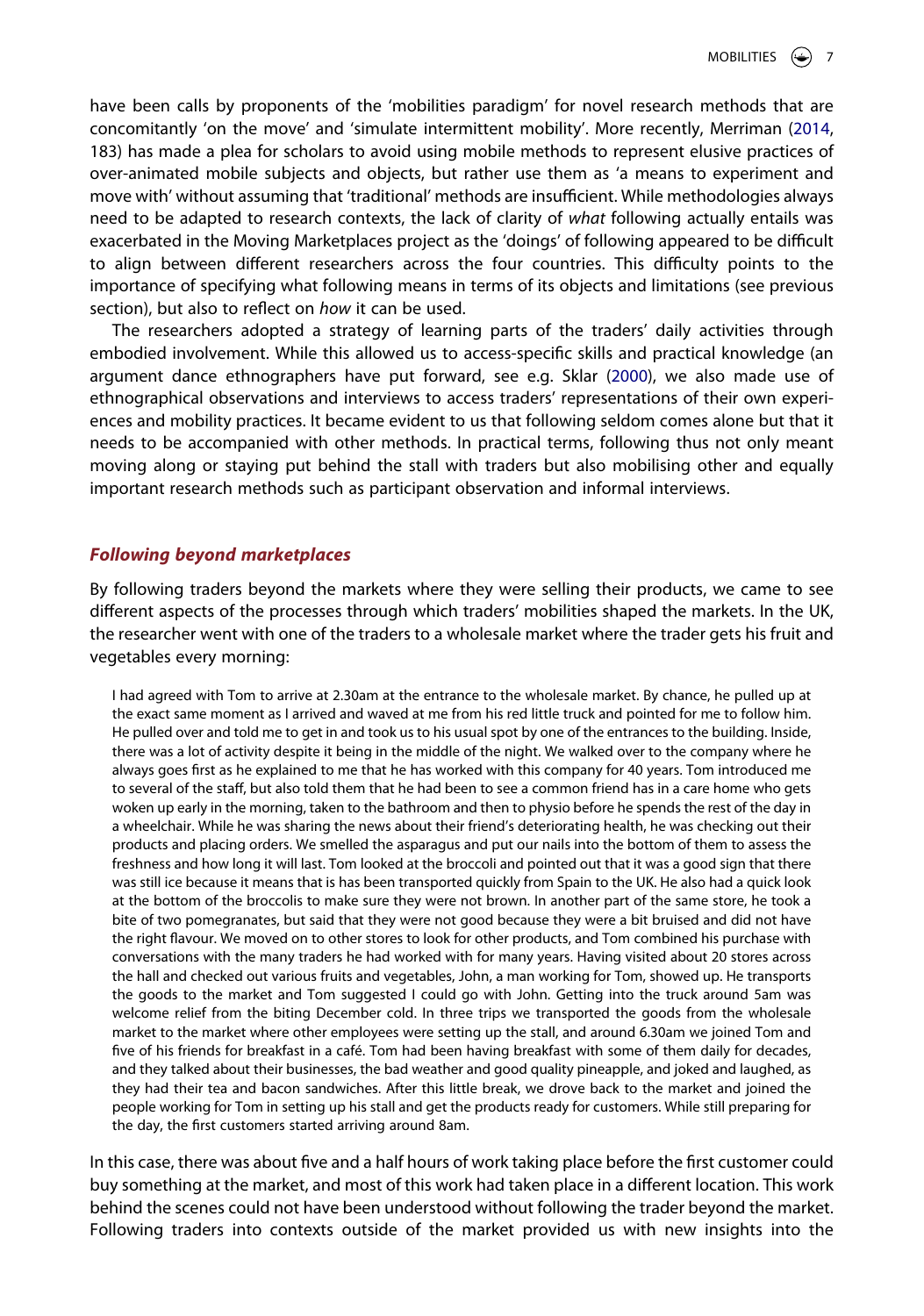### $\circ$  M. R. BREINES ET AL.

<span id="page-7-2"></span>mobilities, intense labour and product chains that lie behind the façade of their stalls. Additionally, it enabled us to value mobility as a social space through which knowledge is shared and social bonds are created (De Bruijn and Van Dijk [2012](#page-12-26)). Interestingly, Tom's daily interactions with the wholesalers over many years had made his place much more meaningful in terms of social relations compared to the market where he was selling his products.

<span id="page-7-3"></span><span id="page-7-1"></span><span id="page-7-0"></span>While following is an ethnographic approach, and ethnographic approaches inevitably involve some form of following to make sense of people's lifeworlds (see for an insightful example Steel's ([2008](#page-13-6)) study of street vendors in Peru), the case above illustrates the importance of rendering following as a research approach more explicit because it can shed new light on the processes that make markets happen. Without creating a false narrative of how ethnography has traditionally been conducted (see above), ethnographic research of markets often stick to the sociological tendency to be ethnographies *of places* (Desmond [2014\)](#page-11-26) as they concentrate on what happens on the market (see e.g. Marovelli [2014](#page-12-27); Rhys-Taylor [2013](#page-12-28)). Our understanding of the processes behind the markets could only emerge through the practice of following traders to the source of their goods. These local chains of goods are tied up in social relations. The doings of following, then, involve an openness to different practices, locations and unexpected events. One of the questions that arose, however, was how this following was really different from our activities 'at' marketplaces.

#### *Following across marketplaces*

Our research practices of following also took place at markets. Here the zigzagging of movements continued, even though the traders' practices were characterized by relative immobility. Market traders may be very mobile at certain times or days of the week, but when they are trading in a specific market many of them are very immobile in the sense that they are 'stuck' behind their market stalls for most of the day. Simultaneously, there are a range of surrounding mobilities taking place; of customers, suppliers and other traders stopping by for small chitchats and, at times, handing over cash. The market traders' immobilities relates to their selling activity, which constricts their movements to within and around their own stall, but also the regulatory regimes that require them to stay on the market for a certain number of hours. Another factor is that many traders work alone, which means that they cannot leave their stalls for much of the day.

For researchers to follow traders across markets, the embodiment of these spatial routines requires a careful balance between mobility and immobility:

Walking through the market, some of the traders that I have spoken to before greet me, whereas others are busy with customers and do not notice me. It is in this space that I have to find moments to establish contact with traders, without interfering in their engagement with customers. This navigation is largely reliant on a reading of the market and the individual traders to use my mobility and immobility to situate myself in spaces where we can have a chat for a while.

Upon reaching the stalls of two traders who I have gradually built a relationship through frequent conversations, I see that they are busy with customers and so I wait next to their stalls until they have a free moment. One trader is selling cheese and the other selling light bulbs, hoover bags and charging cords. Customers come and go, and as soon as the man selling cheese is free, I start the conversation, standing next to his stall to avoid blocking the view of his products. In this gap between stalls, there is a regular flow of people moving and I often have to move out of the way to let them pass. The conversation flows easily but breaks up every now and then as people stop to taste, ask questions about his cheese or buy some of his products. He has, like many of the traders, developed the capacity to recognize potential customers from afar and keep an eye out for them while engaging in conversation with me. When he becomes starts speaking to a customer for some time, I move to the other stall to talk to the other trader. Here, there is no space to stand next to the stall, and I rather have to move into a narrow space between the two stalls that is not where customers would normally enter. It took several months of weekly contact before they suggested that I could cross this invisible boundary. When standing in this space, I can easily talk to the two of them, shifting between them depending on who has time to chat. As such, it is a place that enables a degree of immobility where I can spend extend periods of time focusing on my conversation with them. Occasionally, I have to move out of the way if the traders have to walk to the front of their stalls.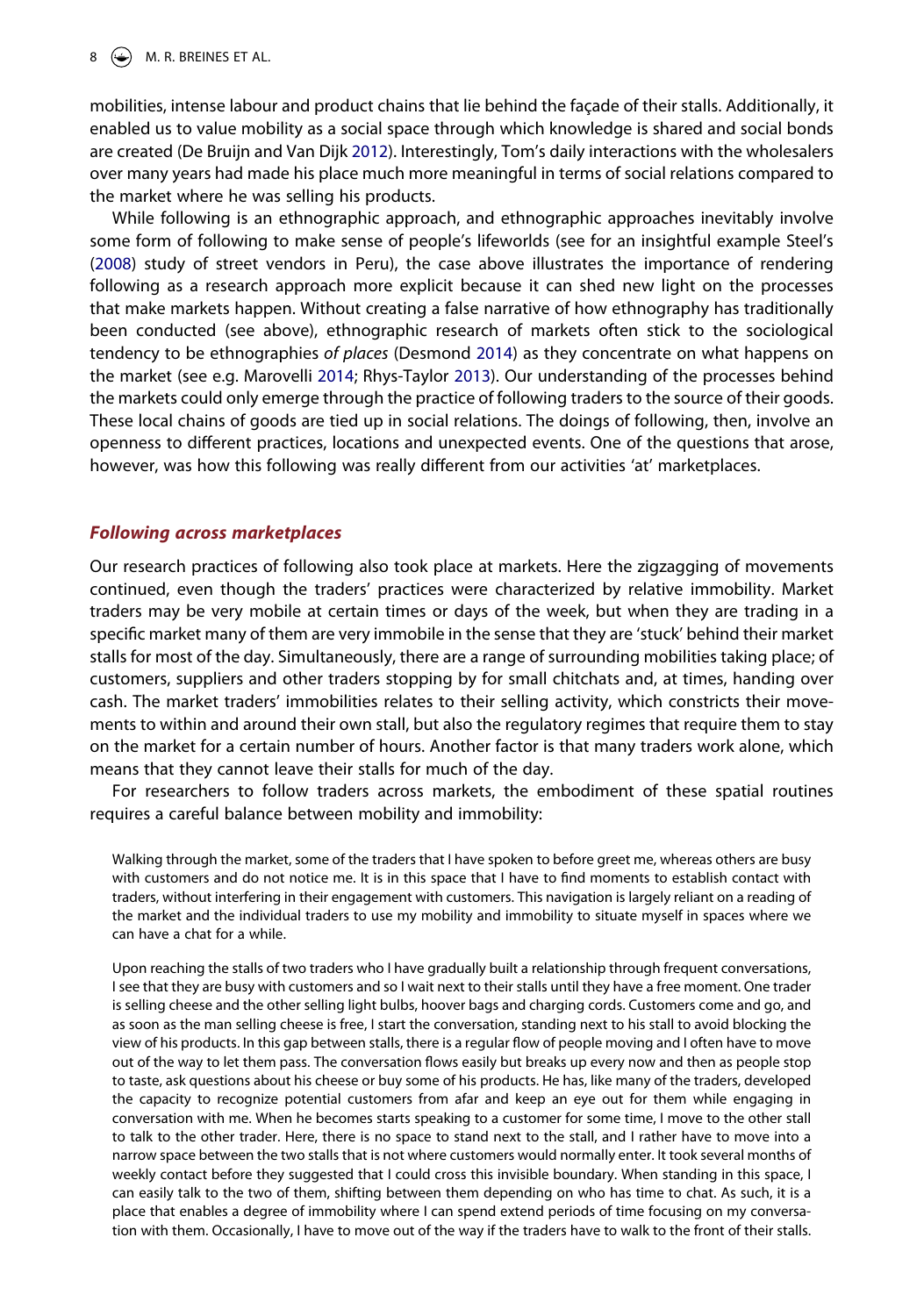Despite their openness to interacting with them within their spaces, after spending an hour or so, I often get the feeling that I should leave them to work and find other traders to interact with.

Apart from the spaces that open up for immobility through established relations with traders, there are limited places to hang out. The market is characterised by continuous movement of people, with the exception of the traders, and anyone not moving will be noticed as they deviate from the prevailing flows. Consequently, I continuously move around the market until I find room for immobility that resembles the spatial practices of the traders.

While researchers' immobilities resemble the traders' 'confinement' to their stall at times, they also diverge from traders prolonged relative immobilities. Researchers' immobilities are relatively short and reliant upon the attention and interest of traders. When finding that they were less willing to talk, this was understood as a signal to keep moving and move towards other traders. Following people in this case, then, is not merely about moving within the market, but also finding the right balance between when and where to move, and where to stop for a while, until engaging in mobility again.

By trying to follow, we still shift between people and places, or we move around the people, not with them. In some places, following traders' practices required us to synchronise the following with the traders' lack of movements (see also Hannerz [2003](#page-11-22) for a discussion on the temporal aspects of fieldwork). Following across the market is reliant on temporal mobilities and immobilities that are shaped by the rhythms and codes of the market. While we agree that the purpose of the methodological practices of following are to capture 'complex mobilities' (Salazar, Elliot, and Norum [2017](#page-12-2), 8), we also emphasize that following included rather immobile and localised practices. In line with our search for the unit of analysis, the vignettes substantiate our argument that the framing of following as merely an innovative and mobile approach does not reflect the actual doings of following. More fundamentally, the presumed dichotomy of following versus in-place methods do injustice to one of the main points of mobility studies – that mobility and immobility are mutually constitutive (Adey [2006;](#page-10-2) Breines, Raghuram, and Gunter [2019](#page-11-27)).

## <span id="page-8-2"></span><span id="page-8-1"></span>*Following lines*

If places are a throwntogetherness of trajectories, as many geographers (Massey [2005\)](#page-12-12) and mobility scholars (Sheller [2021;](#page-12-0) Urry [2007\)](#page-13-0) suggest, we could best perceive markets as 'knots' where the mobility of people, things, goods, ideas, come together. Mobilities, thus, produce places. This is illustrated in a simple drawing by Ingold ([2007](#page-11-14), 98). [Figure 1](#page-8-0) is based on his original drawing but has been modified to a market context. The version on the left represents markets as bounded entities

<span id="page-8-0"></span>

**Figure 1.** Two versions of a marketplace.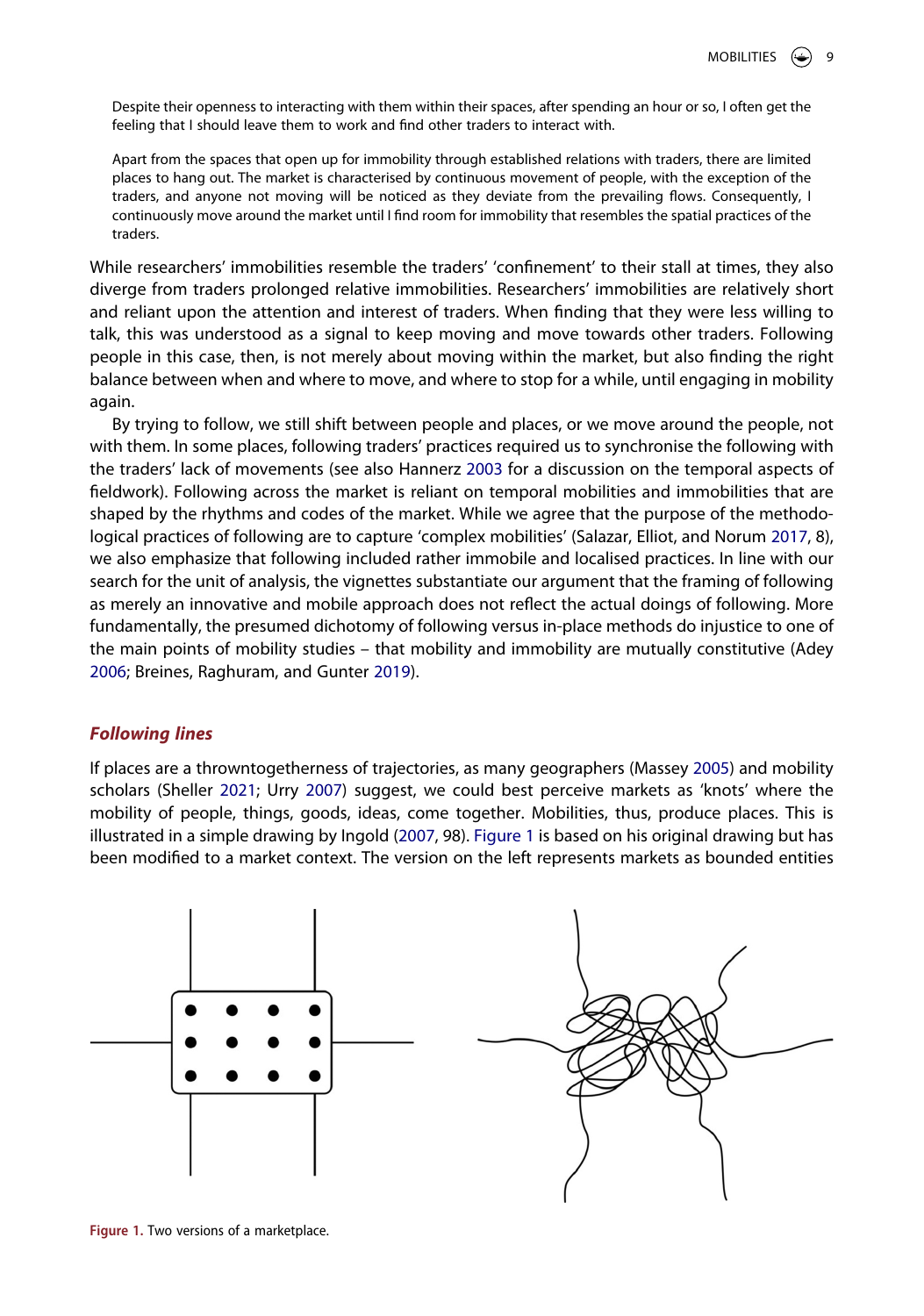with interactions 'within' the square that represents a marketplace. The dots can be seen as traders, or any other material, knowledge, products that come together for a while, whereas the straight lines indicate their routes to the market. The lines represent static movements (Cresswell [2006\)](#page-11-28), and do not shape and transform the places but leave them untouched. This would correspond with the geographies of fixed boundaries, scales and states that consider mobility as residual time and relatively meaningless connectors (Cresswell [2006](#page-11-28)). From this mobilities of place, movement *to a place* is disconnected from *moving in a place*.

<span id="page-9-0"></span>The drawing on the right represents a different version of place where the lines of traders, money, customers and digital data come together as a knot in the market. Their movements highlight that markets only exist through mobilities and this relational dimension became even more visible during the COVID-19 lockdowns. Without the usual mobilities of traders, customers, goods and stalls, there was in many cases no such thing as a market. In some contexts, markets were reduced to sanitized were ordered spaces that lacked the usual sociality because mobility dynamics were significantly reduced (Van Eck, Van Melik, and Schapendonk [2020](#page-11-6)). This shift directed us to the notion that – in ontological terms – we cannot disconnect the so-called in-place mobilities from the mobilities inbetween places. These lines that we followed move to, from *and* across places (Ingold [2011\)](#page-11-15), but also stay put at markets (symbolized by the 'knot') for considerable periods of time as different mobilities entangle – before they disentangle again.

How we follow depends on the context and the ways in which the mobilities in focus enable prolonged, intermittent or shortened forms of following. The navigation of the temporalities of following across markets illustrates that this approach must include both mobility and immobility, as it unveils their relations and entanglements. Also, following does not have to be limited to one person or a group of people moving in the same direction, but that the space of a market involves a range of mobilities that go in diverse directions – even if the traders converge on regular intervals in this specific space. Considering how these *lines* (Ingold [2007\)](#page-11-14) are brought together, following can only focus on certain aspects of them, thus capturing only fragments of the mobilities. This means that following works best when it is combined with other methods such as interviews (see e.g. Van Melik and Van de Schraaf [2020;](#page-12-29) Meeus [2012;](#page-12-30) Spinney [2011](#page-12-5)). Despite the 'incompleteness' of following, it complements other methods by bringing forward fragments of social lives that cannot be understood without the physical presence of the researcher in multiple locations.

#### <span id="page-9-1"></span>**5. Conclusion: following as co-production**

Through an exploration of following, we have unpacked some of its practicalities to be able to address important theoretical implications. By using following as part of our methodology, the divide of 'moving with' approaches versus traditional approaches located in places increasingly stood out as a false and unproductive dichotomy (Janssens [2019](#page-11-11)). Following mobilities and in-place observations blended into each other. The reflection on our struggles to pin down the unit of analysis made it clear that following cannot be limited to one person or an object, but rather needs to encompass different aspects of their entangled mobilities. The fieldwork illustrations above have shown that following is a tool that can help explore how mobilities of different temporal-spatial stretches are entangled. The convergence and divergence of researchers' and research participants' mobilities provide insights into how trajectories are bundled and intertwined at different points, and how they disentangle later. In addition to showing how markets are formed, these relations suggest that the tendency in social sciences to separate different forms of mobility (international migration vs. internal migration; everyday mobilities vs. life event movements; transnational vs. local) does not sufficiently recognise the ways they are empirically intertwined.

As the discussion of our field note extracts has shown, following produces unique knowledge. It provides insights that would otherwise be overlooked. The knowledge production is closely related to the decisions that are made about the unit of analysis and the practice of following as the choice of what kind of mobilities that are worth following determines the findings that will emerge.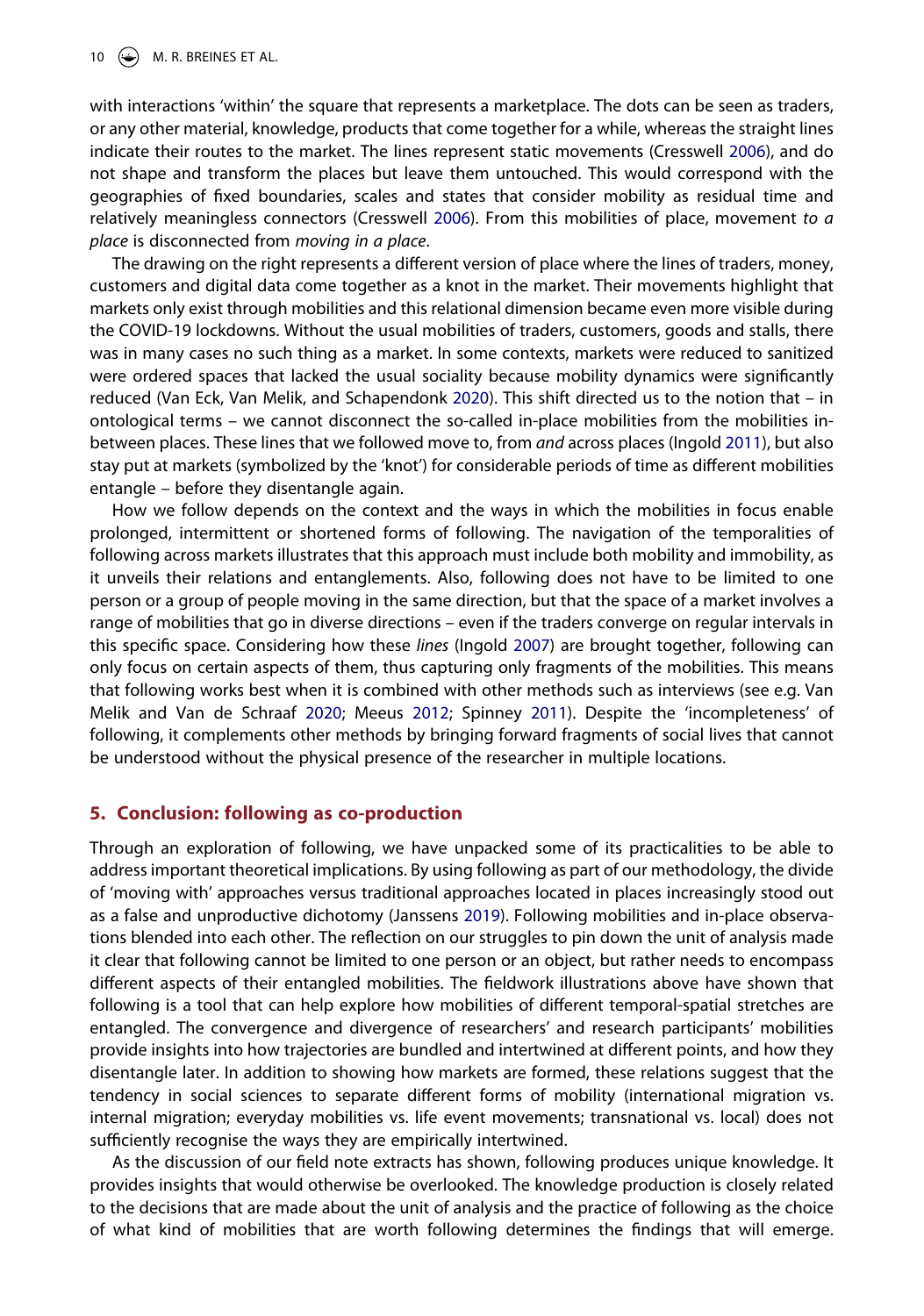<span id="page-10-3"></span>Research participants' mobilities are constitutive of researchers' mobilities (and to some extent researchers' mobilities shape participants' mobilities). We invite researchers who employ qualitative methods to further reflect on the practical implications and lived aspects of their own mobilities, as they are inherent elements of mobility-driven knowledge production. In other words, methods do not only describe the world, they *enact* the world (Law and Urry [2004,](#page-11-29) Aparna [2020\)](#page-11-13). These reflections, as we argue, can generate new knowledge about the co-production of space as well as the conceptual underpinning of our methods. It may not always be pertinent to engage in such reflexive practices on the intersections of and differences in mobilities, but the relational dimensions of mobilities and following in this case have generated empirical insights suggesting that the stationary and the mobile aspects of research cannot be separated.

In this paper, we have considered the importance of a more explicit engagement with following for data collection. Rather than distinguishing following from conventional ethnographic methods, we consider it as a research practice that is part of the family of methods that is subsumed under the term ethnography. However, our study of market traders has highlighted that mobilities cannot easily be followed and that fixed plans and inflexible research designs might be counterproductive as it is the unexpected mobilities and immobilities that generate new insights. Following is often part of ethnographic research, but we have demonstrated that following does involve more than the physical process of following people, objects, knowledge, and so on. Instead, following requires a theoretical openness to be guided by what happens in the field and take up the leads that may take the researcher in new directions. In other words, following is a practice that demands analytical awareness for researchers to take the opportunities that arise. With reference to the already cited 'nomadic mind' (Janssens [2019\)](#page-11-11), we suggest that researchers need to be following-minded which necessitates that they embrace serendipity and accept the non-linearity of ethnographic research practices.

# **Acknowledgements**

Thank you to all the members of the Moving Marketplaces (MMP) team in the Netherlands, Spain, Switzerland and the UK for the inspiring discussions. We would also like to thank the three anonymous reviewers for their valuable comments.

### **Disclosure statement**

No potential conflict of interest was reported by the authors.

# **Funding**

This work was supported by the HERA [2.015] and The Swiss National Science Foundation, Grant No: 10HR11:188024.

# **ORCID**

Markus Roos Breines **in** http://orcid.org/0000-0001-7570-9354 Joanna Menet (D http://orcid.org/0000-0002-3778-3024 Joris Schapendonk http://orcid.org/0000-0001-6099-0841

# **References**

<span id="page-10-2"></span>Adey, P. [2006](#page-8-1). "If Mobility Is Everything Then It Is Nothing: Towards a Relational Politics of (Im)mobilities." *Mobilities* 1 (1): 75–94. doi:[10.1080/17450100500489080.](https://doi.org/10.1080/17450100500489080)

<span id="page-10-1"></span>Adey, P. [2010.](#page-4-0) *Mobility*. London and New York: Routledge.

<span id="page-10-0"></span>Amin, A. [2004](#page-2-0). "Regions Unbound: Towards a New Politics of Place." *Geografiska Annaler. Series B, Human Geography* 86 (1): 33–44. doi:[10.1111/j.0435-3684.2004.00152.x.](https://doi.org/10.1111/j.0435-3684.2004.00152.x)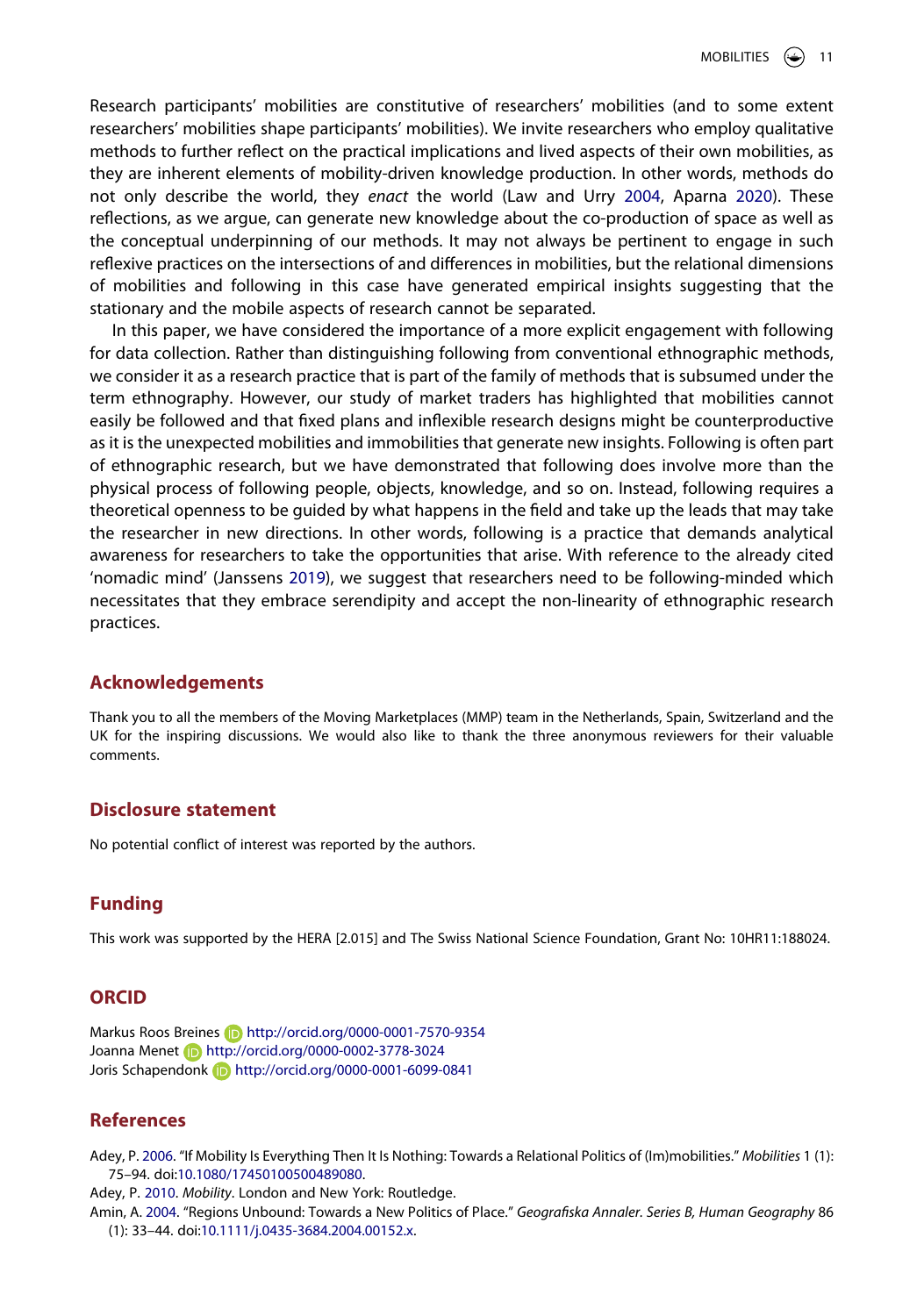- <span id="page-11-13"></span>Aparna, K., J. Schapendonk, and M.-E. Cesar. [2020](#page-1-0). "Method as Border: Tuning in to the Cacophony of Academic Backstages of Migration, Mobility and Border Studies." *Social Inclusion* 8 (4): 110–115. doi:[10.17645/si.v8i4.3741](https://doi.org/10.17645/si.v8i4.3741).
- <span id="page-11-16"></span>Appadurai, A., and A. Appadurai, ed. [1990](#page-2-1). "Disjuncture and Difference in the Global Cultural Economy." *Theory, Culture & Society* 7 (2–3): 295–310. doi:[10.1177/026327690007002017.](https://doi.org/10.1177/026327690007002017)
- <span id="page-11-4"></span>Appadurai, A., ed. [1986.](#page-0-2) *The Social Life of Things: Commodities in Cultural Perspective*. Cambridge: Cambridge University Press.
- <span id="page-11-25"></span>Boas, I., J. Schapendonk, S. Blondin, and A. Pas. [2020](#page-4-1). "Methods as Moving Ground: Reflections on the "Doings" of Mobile Methodologies." *Social Inclusion* 8 (4): 136–146. doi:[10.17645/si.v8i4.3326](https://doi.org/10.17645/si.v8i4.3326).
- <span id="page-11-9"></span>Bolay, M. [2017.](#page-1-1) "Gold Journeys: Expulsion-Induced Mobility and the Making of Artisanal Mining Spaces in West Africa. An Ethnography of Itinerant Labour at the Bottom of the Gold Supply Chain". PhD Thesis, Université de Neuchâtel, Faculté des lettres et sciences humaines.
- <span id="page-11-27"></span>Breines, M. R., P. Raghuram, and A. Gunter. [2019](#page-8-2). "Infrastructures of Immobility: Enabling International Distance Education Students in Africa to Not Move." *Mobilities* 0 (0): 1–16. doi:[10.1080/17450101.2019.1618565](https://doi.org/10.1080/17450101.2019.1618565).
- <span id="page-11-1"></span>Büscher, M., and J. Urry. [2009](#page-0-3). "Mobile Methods and the Empirical." *European Journal of Social Theory* 12 (1): 99–116. doi:[10.1177/1368431008099642](https://doi.org/10.1177/1368431008099642).
- <span id="page-11-10"></span>Choplin, A., and J. Lombard. [2010.](#page-1-2) "«Suivre La Route». Mobilités et Échanges Entre Mali, Mauritanie et Sénégal." *EchoGéo*  14, 1-21. <https://doi.org/10.4000/echogeo.12127>
- <span id="page-11-18"></span>Clifford, J. [1997.](#page-2-2) *Routes: Travel and Translation in the Late Twentieth Century*. Cambridge, Massachusetts: Harvard University Press.
- <span id="page-11-24"></span>Cranston, S. [2017](#page-4-2). "Expatriate as a 'Good'migrant: Thinking through Skilled International Migrant Categories." *Population, Space and Place* 23 (6): e2058. doi:[10.1002/psp.2058](https://doi.org/10.1002/psp.2058).
- <span id="page-11-28"></span>Cresswell, T. [2006](#page-9-0). *On the Move: Mobility in the Modern Western World*. New York: Taylor & Francis.
- <span id="page-11-23"></span>Cresswell, T. [2010](#page-4-3). "Towards a Politics of Mobility."Environment and planning D: *society and space, 28*(1), 17-31. [https://](https://journals.sagepub.com/doi/10.1068/d11407) [journals.sagepub.com/doi/10.1068/d11407](https://journals.sagepub.com/doi/10.1068/d11407) .
- <span id="page-11-0"></span>Dahinden, J. [2017.](#page-0-4) "Transnationalism Reloaded: The Historical Trajectory of a Concept." *Ethnic and Racial Studies* 40 (9): 1474–1485. doi:[10.1080/01419870.2017.1300298](https://doi.org/10.1080/01419870.2017.1300298).
- <span id="page-11-26"></span>Desmond, M. [2014](#page-7-0). "Relational Ethnography." *Theory and Society* 43 (5): 547–579. doi:[10.1007/s11186-014-9232-5](https://doi.org/10.1007/s11186-014-9232-5).
- <span id="page-11-3"></span>Elliot, A., R. Norum, and N. B. Salazar. [2017](#page-0-3). *Methodologies of Mobility: Ethnography and Experiment*. Vol. 2. New York: Berghahn Books.
- <span id="page-11-6"></span>Emil, V. E., V. M. Rianne, and J. Schapendonk. [2020.](#page-1-2) "Marketplaces as Public Spaces in Times of the Covid-19 Coronavirus Outbreak: First Reflections." *Tijdschrift Voor Economische En Sociale Geografie* 111 (3): 373–386. doi:[10.1111/](https://doi.org/10.1111/tesg.12431) [tesg.12431](https://doi.org/10.1111/tesg.12431).
- <span id="page-11-12"></span>Evans, J., and P. Jones. [2011.](#page-1-3) "The Walking Interview: Methodology, Mobility and Place." *Applied Geography* 31 (2): 849– 858. doi:[10.1016/j.apgeog.2010.09.005.](https://doi.org/10.1016/j.apgeog.2010.09.005)
- <span id="page-11-17"></span>Gupta, A., and J. Ferguson. [1997](#page-2-1). *Anthropological Locations: Boundaries and Grounds of a Field Science*. Oakland, California: Univ of California Press.
- <span id="page-11-21"></span>Hage, G. [2005](#page-3-0). "A Not so Multi-Sited Ethnography of A Not so Imagined Community." *Anthropological Theory* 5 (4): 463– 475. doi:[10.1177/1463499605059232](https://doi.org/10.1177/1463499605059232).
- <span id="page-11-22"></span>Hannerz, U. [2003](#page-3-0). "Being There . . . and There . . . and There! Reflections on Multi-Site Ethnography." *Ethnography* 4 (2): 201–216. doi:[10.1177/14661381030042003.](https://doi.org/10.1177/14661381030042003)
- <span id="page-11-7"></span>Harada, T., and G. Waitt. [2013](#page-1-4). "Researching Transport Choices: The Possibilities of "Mobile Methodologies" to Study Lifeon-the-Move." *Geographical Research* 51 (2): 145–152. doi:[10.1111/j.1745-5871.2012.00774.x](https://doi.org/10.1111/j.1745-5871.2012.00774.x).
- <span id="page-11-2"></span>Hein, J. R., J. Evans, and P. Jones. [2008.](#page-0-3) "Mobile Methodologies: Theory, Technology and Practice." *Geography Compass* 2 (5): 1266–1285. doi:[10.1111/j.1749-8198.2008.00139.x](https://doi.org/10.1111/j.1749-8198.2008.00139.x).
- <span id="page-11-19"></span>Hendrikx, B. [2014.](#page-2-3) "Scenes from a Movement: An Actor-Network Analysis of the Global Rise of the Homeless Street Paper". Doctoral Thesis, Radboud University.
- <span id="page-11-8"></span>Holton, M., and K. Finn. [2018](#page-1-5). "Being-in-Motion: The Everyday (Gendered and Classed) Embodied Mobilities for UK University Students Who Commute." *Mobilities* 13 (3): 426–440. doi:[10.1080/17450101.2017.1331018](https://doi.org/10.1080/17450101.2017.1331018).
- <span id="page-11-5"></span>Hui, A. [2012.](#page-0-2) "Things in Motion, Things in Practices: How Mobile Practice Networks Facilitate the Travel and Use of Leisure Objects." *Journal of Consumer Culture* 12 (2): 195–215. doi:[10.1177/1469540512446873](https://doi.org/10.1177/1469540512446873).
- <span id="page-11-14"></span>Ingold, T. [2007.](#page-2-4) *Lines: A Brief History*. London and New York: Routledge.
- <span id="page-11-15"></span>Ingold, T. [2011.](#page-2-4) *Being Alive: Essays on Movement, Knowledge and Description*. Oxon and New York: Taylor & Francis.
- <span id="page-11-11"></span>Janssens, M. C. W. [2019](#page-1-6). "Conflict (Im)mobiles: Biographies of Mobility along the Ubangi River in Central Africa." Leiden University. <https://hdl.handle.net/1887/77742>.
- <span id="page-11-29"></span>Law, J., and J. Urry. [2004](#page-10-3). "Enacting the Social." *Economy and Society* 33 (3): 390–410. doi:[10.1080/](https://doi.org/10.1080/0308514042000225716) [0308514042000225716.](https://doi.org/10.1080/0308514042000225716)
- <span id="page-11-20"></span>Lepawsky, J., and C. Mather. [2011.](#page-2-3) "From Beginnings and Endings to Boundaries and Edges: Rethinking Circulation and Exchange through Electronic Waste: From Beginnings and Endings to Boundaries and Edges." *Area* 43 (3): 242–249. doi:[10.1111/j.1475-4762.2011.01018.x.](https://doi.org/10.1111/j.1475-4762.2011.01018.x)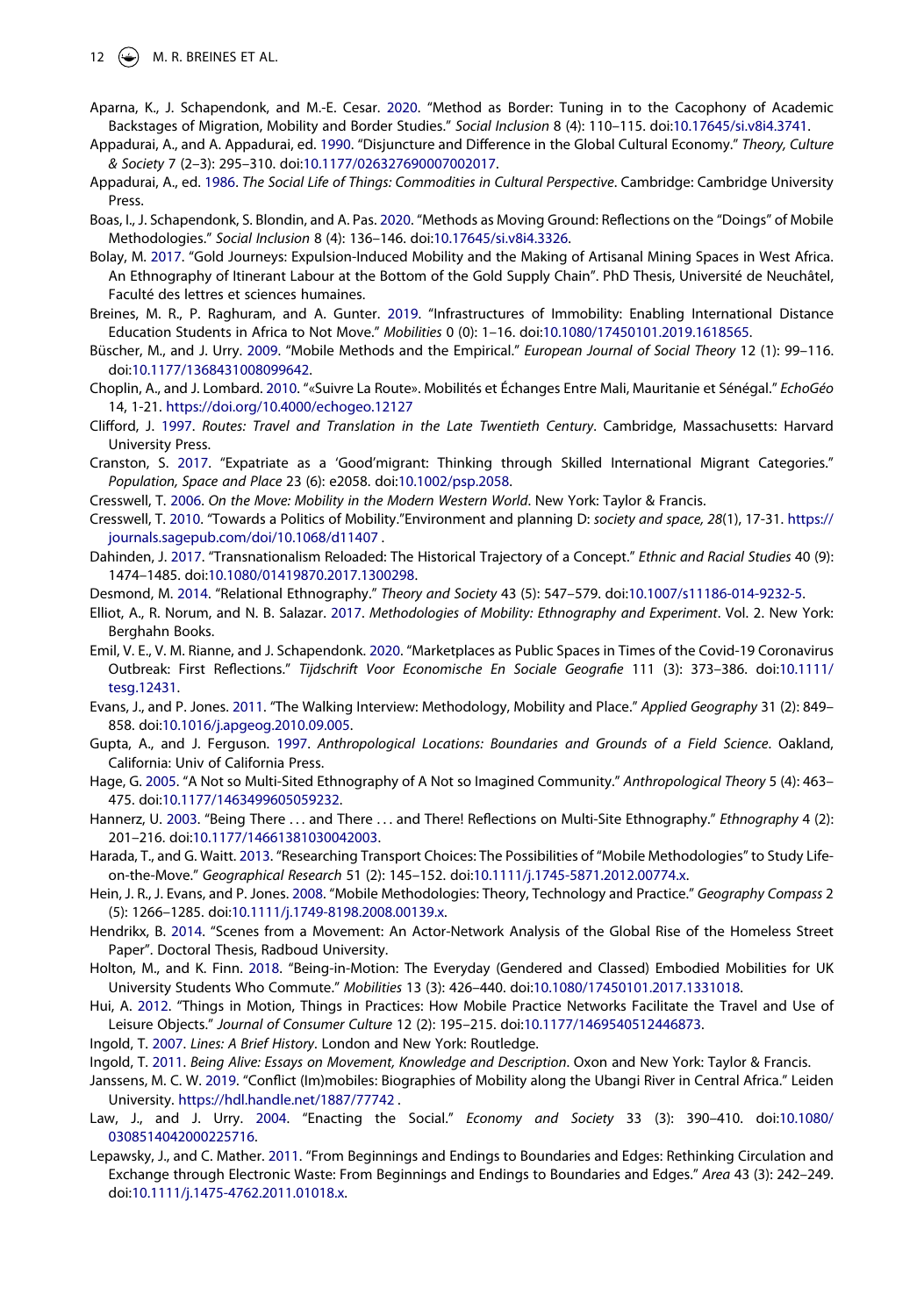- <span id="page-12-20"></span>Lipphardt, A. [2015.](#page-3-1) "Kein Zugang Zum Backstage-Bereich? Methodologische Überlegungen Zu Biographischen Interviews Mit Hochmobilen Künstlerinnen Und Künstlern." In *Räumliche Mobilität Und Lebenslauf: Studien Zu Mobilitätsbiografien Und Mobilitätssozialisation*, edited by J. Scheiner and C. Holz-Rau, 57-76. Wiesbaden: Springer.
- <span id="page-12-23"></span>Low, S. [2014.](#page-3-2) "Spatializing Culture: An Engaged Anthropological Approach to Space and Place (2014)." In *The People, Place, and Space Reader*, edited by J. J. Gieseking and W. Mangold, 68–72, New York and Oxon: Routledge.
- <span id="page-12-4"></span>Marcus, G. E. [1995.](#page-0-5) "Ethnography In/of the World System: The Emergence of Multi-Sited Ethnography." *Annual Review of Anthropology* 24 (1): 95–117. doi:[10.1146/annurev.an.24.100195.000523.](https://doi.org/10.1146/annurev.an.24.100195.000523)
- <span id="page-12-27"></span>Marovelli, B. [2014](#page-7-1). ""Meat Smells like Corpses": Sensory Perceptions in a Sicilian Urban Marketplace." 4 (2): 19. Urbanities.
- <span id="page-12-11"></span>Massey, D. [1991.](#page-2-5) "A Global Sense of Place Marxism Today." *Health and Inequality* 308 (June): 24–28.

<span id="page-12-12"></span>Massey, D. [2005.](#page-2-4) *For Space*. London: Sage.

- <span id="page-12-22"></span>Mazzucato, V. [2009](#page-3-3). "Bridging Boundaries with A Transnational Research Approach: A Simultaneous Matched Sample Methodology." In *Multi-Sited Ethnography: Theory, Praxis and Locality in Contemporary Research*, *edited by Mark-Anthony Falzon,*215–232. London and New York: Routledge.
- <span id="page-12-10"></span>Mazzullo, N., and T. Ingold. [2008](#page-2-6). "Being Along: Place, Time and Movement among Sámi People." In *Mobility and Place: Enacting Northern European Peripheries*, 27–38.
- <span id="page-12-30"></span>Meeus, B. [2012.](#page-9-1) "How to 'Catch'floating Populations? Research and the Fixing of Migration in Space and Time." *Ethnic and Racial Studies* 35 (10): 1775–1793. doi:[10.1080/01419870.2012.659272](https://doi.org/10.1080/01419870.2012.659272).
- <span id="page-12-29"></span>Melik, R. V., and D. van de Schraaf. [2020](#page-9-1). "Mobile Devices and Their Effect on the Sociality on Dutch Intercity Trains." *Mobilities* 15 (3): 380–396. doi:[10.1080/17450101.2020.1733784.](https://doi.org/10.1080/17450101.2020.1733784)
- <span id="page-12-8"></span>Menet, J. [2020](#page-1-1). *Entangled Mobilities in the Transnational Salsa Circuit: The Esperanto of the Body, Gender and Ethnicity*. London: Taylor & Francis.
- <span id="page-12-9"></span>Merriman, P. [2014.](#page-1-7) "Rethinking Mobile Methods." *Mobilities* 9 (2): 167–187. doi:[10.1080/17450101.2013.784540](https://doi.org/10.1080/17450101.2013.784540).
- <span id="page-12-3"></span>Mintz, S. W. [1985.](#page-0-6) *Sweetness and Power: The Place of Sugar in Modern*. New York: Penguin Books.
- <span id="page-12-26"></span>Mirjam, D. B., and V. D. Rijk. [2012.](#page-7-2) "Connectivity and the Postglobal Moment:(Dis) Connections and Social Change in Africa." In *The Social Life of Connectivity in Africa*, *edited by Mirjam de Bruijn and Rijk van Dijk,* 1–20. New York: Palgrave Macmillan.
- <span id="page-12-21"></span>Moret, J. [2015.](#page-3-4) *'From Migration to Mobility Capital: European Somalis' Cross-Border Movements and the Transnational Circulation of Resources'*. Neuchâtel: University of Neuchâtel.
- <span id="page-12-18"></span>Novoa, A. [2015](#page-3-5). "Mobile Ethnography: Emergence, Techniques and Its Importance to Geography." *Human Geographies. Journal of Studies and Research in Human Geography* 9 (1): 97–107. doi:[10.5719/hgeo.2015.91.7.](https://doi.org/10.5719/hgeo.2015.91.7)
- <span id="page-12-7"></span>Pas Schrijver, A. [2019.](#page-1-8) "Pastoralists, Mobility and Conservation: Shifting Rules of Access and Control of Grazing Resources in Kenya's Northern Drylands." PhD Thesis, Department of Human Geography, Stockholm University.
- <span id="page-12-28"></span>Rhys-Taylor, A. [2013.](#page-7-1) "The Essences of Multiculture: A Sensory Exploration of an Inner-City Street Market." *Identities* 20 (4): 393–406. doi:[10.1080/1070289X.2013.822380](https://doi.org/10.1080/1070289X.2013.822380).
- <span id="page-12-2"></span>Salazar, N. B., A. Elliot, and R. Norum. [2017.](#page-0-2) "Studying Mobilities: Theoretical Notes and Methodological Queries." In.
- <span id="page-12-19"></span>Schapendonk, J. [2011](#page-3-6). "Turbulent Trajectories: Sub-Saharan African Migrants Heading North." PhD Thesis, Nijmegen: Radboud University.
- Schapendonk, J. 2020. *Finding Ways through Eurospace: West African Movers Re-Viewing Europe from the Inside*. New York: Berghahn Books.
- <span id="page-12-16"></span>Schapendonk, J., and G. Steel. [2014.](#page-2-7) "Following Migrant Trajectories: The Im/Mobility of Sub-Saharan Africans En Route to the European Union." *Annals of the Association of American Geographers* 104 (2): 262–270. doi:[10.1080/](https://doi.org/10.1080/00045608.2013.862135) [00045608.2013.862135](https://doi.org/10.1080/00045608.2013.862135).
- <span id="page-12-13"></span>Schiller, G., L. B. Nina, and C. S. Blanc. [1995.](#page-2-8) "From Immigrant to Transmigrant: Theorizing Transnational Migration." *Anthropological Quarterly* 68 (1): 48–63. doi:[10.2307/3317464](https://doi.org/10.2307/3317464).
- <span id="page-12-6"></span>Schmoll, C. [2005](#page-1-8). "Pratiques spatiales transnationales et stratégies de mobilité de commerçantes tunisiennes." *Revue européenne des migrations internationales 25* (1): 131–154. doi:10.4000/remi.2352.
- <span id="page-12-17"></span>Schmoll, C., and G. Semi. [2013.](#page-3-7) "Shadow Circuits: Urban Spaces and Mobilities across the Mediterranean." *Identities* 20 (4): 377–392. doi:[10.1080/1070289X.2013.822376](https://doi.org/10.1080/1070289X.2013.822376).
- <span id="page-12-15"></span>Serra Mingot, E., and V. Mazzucato. [2018](#page-2-9). "Providing Social Protection to Mobile Populations: Symbiotic Relationships between Migrants and Welfare Institutions." *Journal of Ethnic and Migration Studies* 44 (13): 2127–2143. doi:[10.1080/](https://doi.org/10.1080/1369183X.2018.1429900) [1369183X.2018.1429900.](https://doi.org/10.1080/1369183X.2018.1429900)
- <span id="page-12-0"></span>Sheller, M. [2021](#page-0-7). *Advanced Introduction to Mobilities*. Cheltenham, UK and Northampton, MA, USA: Edward Elgar Publishing.
- <span id="page-12-1"></span>Sheller, M., and J. Urry. [2006.](#page-0-8) "The New Mobilities Paradigm." *Environment and Planning A: Economy and Space* 38 (2): 207–226. doi:[10.1068/a37268](https://doi.org/10.1068/a37268).
- <span id="page-12-24"></span>Shove, E., M. Pantzar, and M. Watson. [2012.](#page-4-4) *The Dynamics of Social Practice: Everyday Life and How It Changes*. London: Sage.
- <span id="page-12-25"></span>Sklar, D. [2000.](#page-6-0) "Reprise: On Dance Ethnography." *Dance Research Journal* 32 (1): 70. doi:[10.2307/1478278](https://doi.org/10.2307/1478278).
- <span id="page-12-14"></span><span id="page-12-5"></span>Smith, L. [2007.](#page-2-9) *Tied to Migrants: Transnational Influences on the Economy of Accra, Ghana*. Leiden: African Studies Centre. Spinney, J. [2011](#page-1-6). "A Chance to Catch A Breath: Using Mobile Video Ethnography in Cycling Research." *Mobilities* 6 (2):
	- 161–182. doi:[10.1080/17450101.2011.552771](https://doi.org/10.1080/17450101.2011.552771).